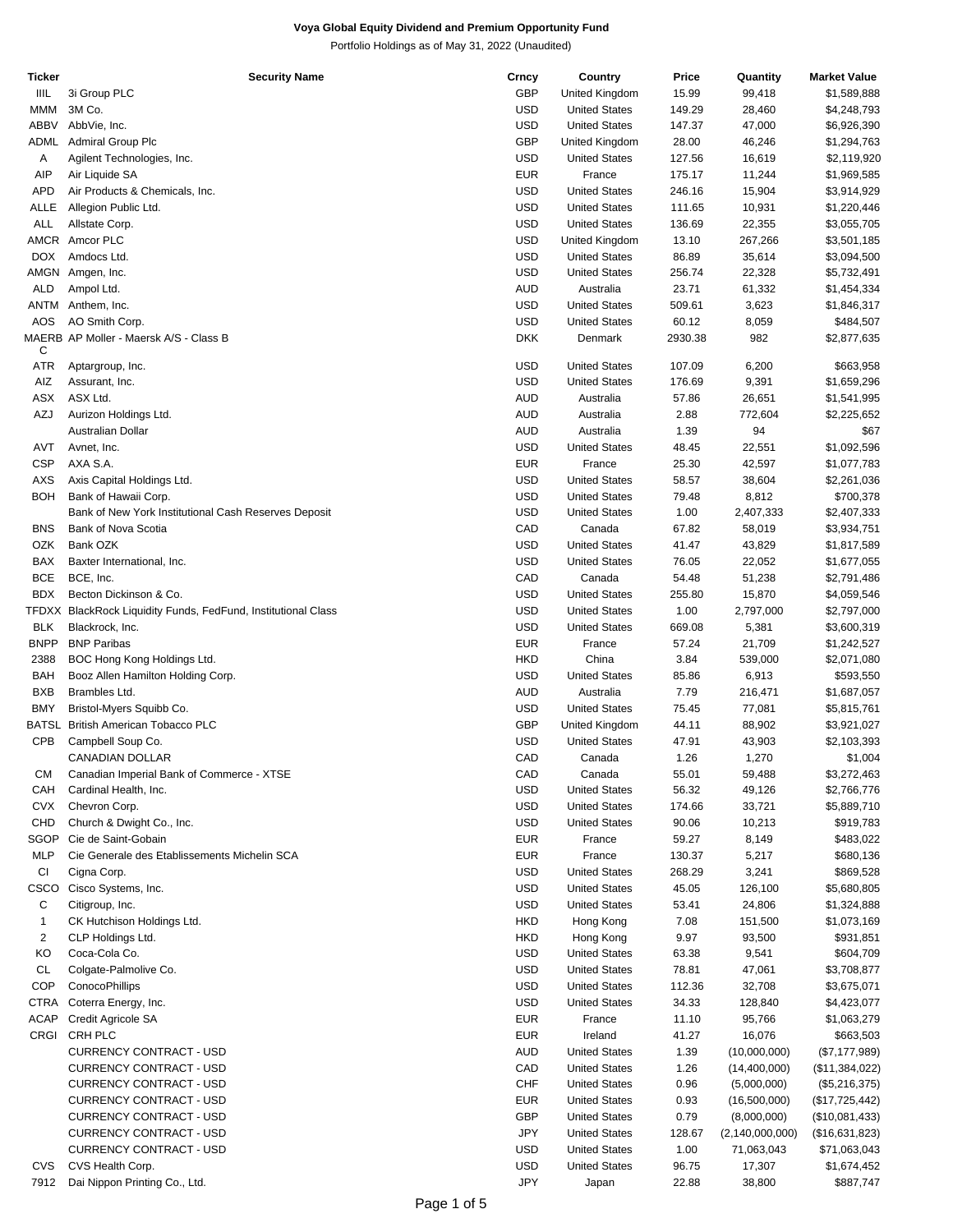| Ticker      | <b>Security Name</b>                    | Crncy      | Country                  | Price  | Quantity  | <b>Market Value</b> |
|-------------|-----------------------------------------|------------|--------------------------|--------|-----------|---------------------|
| <b>DSYP</b> | Dassault Systemes SE                    | EUR        | France                   | 42.16  | 10,985    | \$463,167           |
|             | DERIV COLLATERAL MSIDV                  | <b>USD</b> | <b>United States</b>     | 100.00 | 1,510,000 | \$1,510,000         |
|             | DERIVATIVES COLLAT BNP                  | <b>USD</b> | <b>United States</b>     | 100.00 | 3,290,000 | \$3,290,000         |
|             | DERIVATIVES COLLATERAL JP               | <b>USD</b> | <b>United States</b>     | 100.00 | 2,780,000 | \$2,780,000         |
| <b>DPWD</b> | Deutsche Post AG                        | <b>EUR</b> | Germany                  |        |           |                     |
|             |                                         |            |                          | 41.38  | 63,487    | \$2,627,321         |
| <b>DTED</b> | Deutsche Telekom AG                     | <b>EUR</b> | Germany                  | 20.58  | 80,920    | \$1,664,976         |
| <b>DIAM</b> | DiaSorin SpA                            | <b>EUR</b> | Italy                    | 131.64 | 4,735     | \$623,308           |
| <b>DLR</b>  | Digital Realty Trust, Inc.              | <b>USD</b> | <b>United States</b>     | 139.59 | 21,267    | \$2,968,661         |
| <b>DLB</b>  | Dolby Laboratories, Inc.                | <b>USD</b> | <b>United States</b>     | 77.62  | 38,288    | \$2,971,915         |
| DG          | Dollar General Corp.                    | <b>USD</b> | <b>United States</b>     | 220.34 | 15,507    | \$3,416,812         |
| <b>DPZ</b>  | Domino's Pizza, Inc.                    | <b>USD</b> | <b>United States</b>     | 363.17 | 5,350     | \$1,942,960         |
|             |                                         |            |                          |        |           |                     |
| DTM         | DT Midstream, Inc.                      | <b>USD</b> | <b>United States</b>     | 58.10  | 51,996    | \$3,020,968         |
| <b>DTE</b>  | DTE Energy Co.                          | <b>USD</b> | <b>United States</b>     | 132.71 | 14,724    | \$1,954,022         |
| <b>DUK</b>  | Duke Energy Corp.                       | <b>USD</b> | <b>United States</b>     | 112.52 | 40,471    | \$4,553,797         |
| DRE         | Duke Realty Corp.                       | <b>USD</b> | <b>United States</b>     | 52.83  | 18,889    | \$997,906           |
| EA          | Electronic Arts, Inc.                   | <b>USD</b> | <b>United States</b>     | 138.65 | 21,072    | \$2,921,633         |
| <b>EMR</b>  | Emerson Electric Co.                    | <b>USD</b> | <b>United States</b>     | 88.66  | 30,081    | \$2,666,981         |
| <b>ENB</b>  |                                         | CAD        |                          |        |           |                     |
|             | Enbridge, Inc.                          |            | Canada                   | 46.20  | 70,248    | \$3,245,120         |
| 5020        | ENEOS Holdings, Inc.                    | JPY        | Japan                    | 4.03   | 711,800   | \$2,865,556         |
| <b>ENIM</b> | ENI S.p.A.                              | <b>EUR</b> | Italy                    | 15.15  | 64,311    | \$974,030           |
| ETR         | Entergy Corp.                           | <b>USD</b> | <b>United States</b>     | 120.32 | 25,346    | \$3,049,631         |
|             | <b>EURO</b>                             | <b>EUR</b> | Eurozone                 | 0.93   | 57,457    | \$61,683            |
| RE          | Everest Re Group Ltd.                   | <b>USD</b> | <b>United States</b>     | 282.50 | 6,579     | \$1,858,568         |
| <b>EVRG</b> | Evergy, Inc.                            | <b>USD</b> | <b>United States</b>     | 69.94  | 43,844    | \$3,066,449         |
|             |                                         |            |                          |        |           |                     |
| EXR         | Extra Space Storage, Inc.               | <b>USD</b> | <b>United States</b>     | 178.20 | 17,616    | \$3,139,171         |
| <b>FDS</b>  | Factset Research Systems, Inc.          | <b>USD</b> | <b>United States</b>     | 381.78 | 6,294     | \$2,402,923         |
| <b>FDX</b>  | FedEx Corp.                             | <b>USD</b> | <b>United States</b>     | 224.58 | 6,041     | \$1,356,688         |
| <b>FBKM</b> | FinecoBank Banca Fineco SpA             | <b>EUR</b> | Italy                    | 14.17  | 88,993    | \$1,261,082         |
| FAF         | First American Financial Corp.          | <b>USD</b> | <b>United States</b>     | 60.59  | 25,925    | \$1,570,796         |
| FR          | First Industrial Realty Trust, Inc.     | <b>USD</b> | <b>United States</b>     | 53.15  | 21,077    | \$1,120,243         |
|             |                                         |            |                          |        |           |                     |
| <b>FLO</b>  | Flowers Foods, Inc.                     | <b>USD</b> | <b>United States</b>     | 27.60  | 109,462   | \$3,021,151         |
| <b>FTV</b>  | Fortive Corp.                           | <b>USD</b> | <b>United States</b>     | 61.77  | 8,876     | \$548,271           |
| <b>GLPI</b> | Gaming and Leisure Properties, Inc.     | <b>USD</b> | <b>United States</b>     | 46.82  | 43,037    | \$2,014,992         |
| GRMN        | Garmin Ltd.                             | <b>USD</b> | <b>United States</b>     | 105.62 | 11,774    | \$1,243,570         |
| G1AD        | <b>GEA Group AG</b>                     | <b>EUR</b> | Germany                  | 40.00  | 28,252    | \$1,130,147         |
| GIS         | General Mills, Inc.                     | <b>USD</b> | <b>United States</b>     | 69.85  | 56,986    | \$3,980,472         |
| G           | Genpact Ltd.                            | <b>USD</b> | <b>United States</b>     | 44.37  |           | \$1,637,652         |
|             |                                         |            |                          |        | 36,909    |                     |
|             | GNTX Gentex Corp.                       | <b>USD</b> | <b>United States</b>     | 31.08  | 73,735    | \$2,291,684         |
| <b>GPC</b>  | Genuine Parts Co.                       | <b>USD</b> | <b>United States</b>     | 136.73 | 8,258     | \$1,129,116         |
| GILD        | Gilead Sciences, Inc.                   | <b>USD</b> | <b>United States</b>     | 64.85  | 63,556    | \$4,121,607         |
| <b>GJFO</b> | Gjensidige Forsikring ASA               | <b>NOK</b> | Norway                   | 21.85  | 22,940    | \$501,209           |
|             | GSKL GSK PLC                            | <b>GBP</b> | United Kingdom           | 21.80  | 164,959   | \$3,596,160         |
| THG         | Hanover Insurance Group, Inc.           | <b>USD</b> | <b>United States</b>     | 146.60 | 13,562    | \$1,988,189         |
|             |                                         |            |                          |        |           |                     |
| HAS         | Hasbro, Inc.                            | <b>USD</b> | <b>United States</b>     | 89.75  | 8,004     | \$718,359           |
| HSY         | Hershey Co.                             | <b>USD</b> | <b>United States</b>     | 211.71 | 16,346    | \$3,460,612         |
| HIW         | Highwoods Properties, Inc.              | <b>USD</b> | <b>United States</b>     | 39.29  | 41,310    | \$1,623,070         |
| <b>HIKL</b> | Hikma Pharmaceuticals PLC               | <b>GBP</b> | United Kingdom           | 21.39  | 29,588    | \$632,955           |
| 5486        | Hitachi Metals Ltd.                     | JPY        | Japan                    | 16.05  | 142,800   | \$2,292,408         |
| 6823        | HKT Trust & HKT Ltd. - Stapled Security | HKD        | Hong Kong                | 1.38   | 490,000   | \$674,645           |
|             |                                         |            |                          |        |           |                     |
|             | HOLNZ Holcim AG                         | <b>CHF</b> | Switzerland              | 49.58  | 29,824    | \$1,478,726         |
| 3           | Hong Kong & China Gas                   | HKD        | Hong Kong                | 1.13   | 841,000   | \$950,882           |
|             | HONG KONG DOLLAR                        | <b>HKD</b> | Hong Kong                | 7.85   | 206,239   | \$26,282            |
| <b>IBEE</b> | Iberdrola S.A.                          | <b>EUR</b> | Spain                    | 11.85  | 96,376    | \$1,141,911         |
| 5019        | Idemitsu Kosan Co., Ltd.                | JPY        | Japan                    | 26.97  | 25,100    | \$677,005           |
| <b>IMBL</b> | Imperial Brands PLC                     | <b>GBP</b> | United Kingdom           | 22.58  | 149,232   | \$3,369,650         |
|             |                                         | USD        |                          |        |           |                     |
| <b>IBM</b>  | International Business Machines Corp.   |            | <b>United States</b>     | 138.84 | 31,235    | \$4,336,667         |
| IP          | International Paper Co.                 | <b>USD</b> | <b>United States</b>     | 48.45  | 48,858    | \$2,367,170         |
| <b>IRM</b>  | Iron Mountain, Inc.                     | <b>USD</b> | <b>United States</b>     | 53.90  | 12,359    | \$666,150           |
| EFV         | iShares MSCI EAFE Value Index           | <b>USD</b> | <b>Developed Markets</b> | 49.42  | 65,465    | \$3,235,280         |
| <b>IWD</b>  | iShares Russell 1000 Value ETF          | <b>USD</b> | <b>United States</b>     | 159.53 | 40,226    | \$6,417,254         |
|             | <b>ISRAELI SHEKEL</b>                   | <b>ILS</b> | Israel                   | 3.32   | 82        | \$25                |
|             |                                         |            |                          |        |           |                     |
|             | SBRYL J Sainsbury Plc                   | <b>GBP</b> | United Kingdom           | 2.88   | 181,760   | \$522,791           |
| 2914        | Japan Tobacco, Inc.                     | JPY        | Japan                    | 18.20  | 90,000    | \$1,638,175         |
|             | JAPANESE YEN                            | JPY        | Japan                    | 128.74 | 1         | \$0                 |
| JARLF       | Jardine Matheson Holdings Ltd.          | USD        | Hong Kong                | 57.87  | 20,900    | \$1,209,575         |
| <b>JNJ</b>  | Johnson & Johnson                       | <b>USD</b> | <b>United States</b>     | 179.53 | 61,417    | \$11,026,194        |
| JCI         | Johnson Controls International plc      | <b>USD</b> | <b>United States</b>     | 54.51  | 34,232    | \$1,865,986         |
|             |                                         |            |                          |        |           |                     |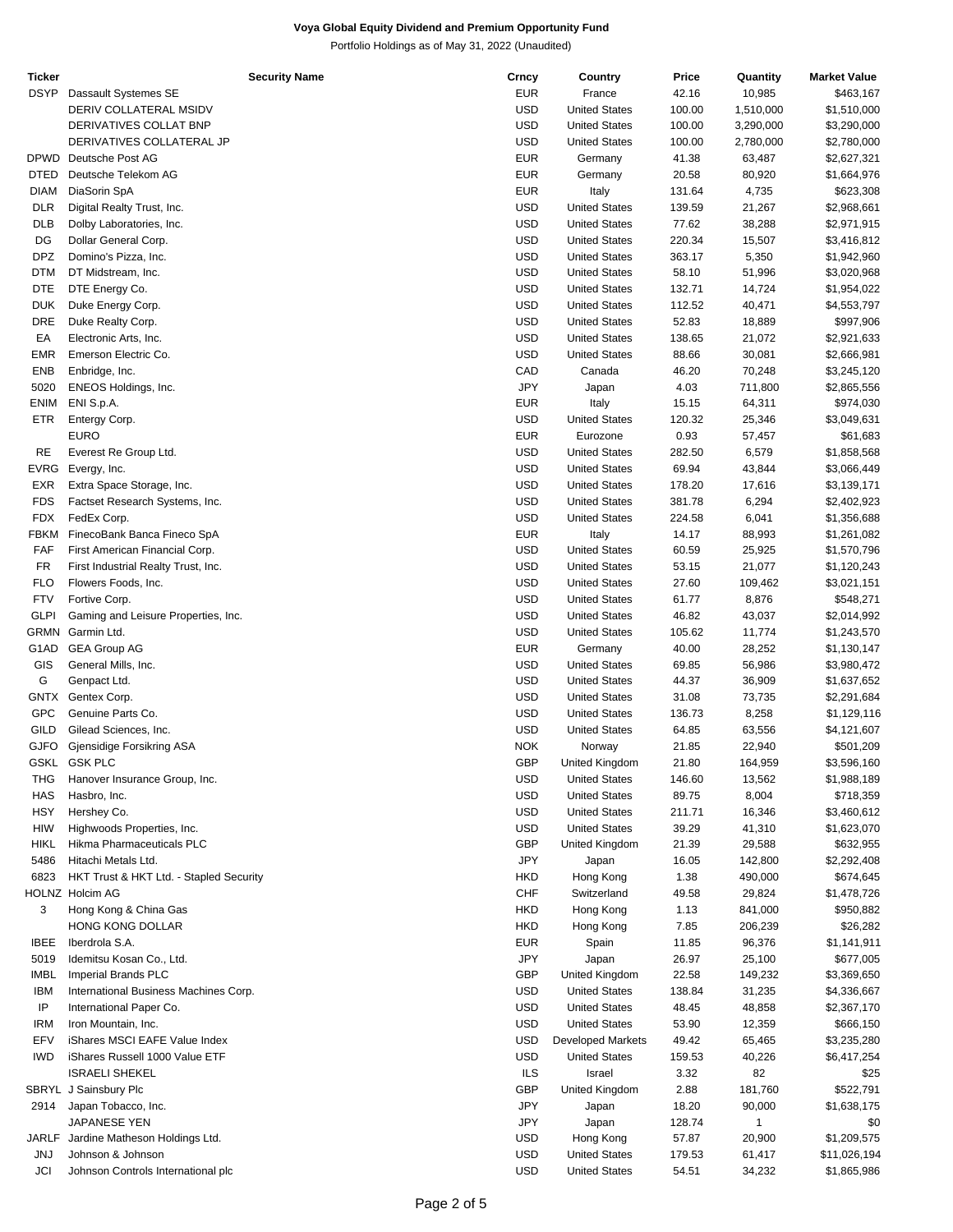| Ticker      | <b>Security Name</b>                  | Crncy      | Country              | Price  | Quantity  | <b>Market Value</b> |
|-------------|---------------------------------------|------------|----------------------|--------|-----------|---------------------|
| <b>JNPR</b> | Juniper Networks, Inc.                | <b>USD</b> | <b>United States</b> | 30.68  | 31,859    | \$977,434           |
| Κ           | Kellogg Co.                           | <b>USD</b> | <b>United States</b> | 69.74  | 48,569    | \$3,387,202         |
| <b>KDP</b>  | Keurig Dr Pepper, Inc.                | <b>USD</b> | <b>United States</b> | 34.74  | 49,543    | \$1,721,124         |
|             |                                       |            |                      |        |           |                     |
| <b>KRC</b>  | Kilroy Realty Corp.                   | <b>USD</b> | <b>United States</b> | 60.70  | 7,818     | \$474,553           |
| <b>KMB</b>  | Kimberly-Clark Corp.                  | <b>USD</b> | <b>United States</b> | 133.02 | 4,079     | \$542,589           |
|             | KNEBV Kone Oyj                        | <b>EUR</b> | Finland              | 51.07  | 34,090    | \$1,740,868         |
| н           |                                       |            |                      |        |           |                     |
| <b>FDJP</b> | La Francaise des Jeux SAEM            | <b>EUR</b> | France               | 36.48  | 18,229    | \$665,005           |
| 2651        | Lawson, Inc.                          | <b>JPY</b> | Japan                | 35.46  | 20,400    | \$723,416           |
| LRP         | Legrand S.A.                          | <b>EUR</b> | France               | 86.66  | 11,577    | \$1,003,307         |
| LSI         | Life Storage, Inc.                    | <b>USD</b> | <b>United States</b> | 116.76 | 13,646    | \$1,593,307         |
| 823         | Link REIT                             | <b>HKD</b> | Hong Kong            | 9.04   | 195,500   | \$1,767,780         |
|             |                                       |            |                      |        |           |                     |
| L           | Loews Corp.                           | <b>USD</b> | <b>United States</b> | 65.49  | 28,996    | \$1,898,948         |
| <b>MNGL</b> | M&G PLC                               | <b>GBP</b> | United Kingdom       | 2.72   | 634,475   | \$1,727,661         |
| MAN         | Manpowergroup, Inc.                   | <b>USD</b> | <b>United States</b> | 89.61  | 20,683    | \$1,853,404         |
| <b>MPC</b>  | Marathon Petroleum Corp.              | <b>USD</b> | <b>United States</b> | 101.79 | 23,120    | \$2,353,385         |
| <b>MMC</b>  | Marsh & McLennan Cos., Inc.           | <b>USD</b> | <b>United States</b> | 159.95 | 25,935    | \$4,148,303         |
| 2702        | McDonald's Holdings Co. Japan Ltd.    | <b>JPY</b> | Japan                | 38.92  | 12,900    | \$502,049           |
| <b>MCK</b>  | McKesson Corp.                        | <b>USD</b> | <b>United States</b> | 328.69 |           | \$3,911,082         |
|             |                                       |            |                      |        | 11,899    |                     |
| MDU         | MDU Resources Group, Inc.             | <b>USD</b> | <b>United States</b> | 27.38  | 32,645    | \$893,820           |
| <b>MPL</b>  | Medibank Pvt Ltd.                     | <b>AUD</b> | Australia            | 2.31   | 626,138   | \$1,443,526         |
| <b>MDT</b>  | Medtronic PLC                         | <b>USD</b> | Ireland              | 100.15 | 25,793    | \$2,583,169         |
| <b>MRK</b>  | Merck & Co., Inc.                     | <b>USD</b> | <b>United States</b> | 92.03  | 76,597    | \$7,049,222         |
| <b>MSFT</b> | Microsoft Corp.                       | <b>USD</b> | <b>United States</b> | 271.87 | 7,868     | \$2,139,073         |
| 8593        | Mitsubishi HC Capital, Inc.           | JPY        | Japan                | 4.77   | 124,300   | \$593,529           |
|             |                                       |            |                      |        |           |                     |
| 8411        | Mizuho Financial Group, Inc.          | JPY        | Japan                | 11.89  | 164,500   | \$1,956,427         |
| MDLZ        | Mondelez International, Inc.          | <b>USD</b> | <b>United States</b> | 63.56  | 25,369    | \$1,612,454         |
| MS          | Morgan Stanley                        | <b>USD</b> | <b>United States</b> | 86.14  | 18,962    | \$1,633,387         |
| <b>MSM</b>  | MSC Industrial Direct Co.             | <b>USD</b> | <b>United States</b> | 84.93  | 8,981     | \$762,756           |
| <b>NDAQ</b> | Nasdaq, Inc.                          | <b>USD</b> | <b>United States</b> | 155.26 | 12,972    | \$2,014,033         |
| <b>NA</b>   | National Bank Of Canada               | CAD        | Canada               | 76.75  | 20,686    | \$1,587,696         |
| <b>NFG</b>  | National Fuel Gas Co.                 | <b>USD</b> | <b>United States</b> | 73.53  | 33,305    | \$2,448,917         |
|             |                                       |            |                      |        |           |                     |
| <b>NNN</b>  | National Retail Properties, Inc.      | <b>USD</b> | <b>United States</b> | 44.30  | 55,976    | \$2,479,737         |
| <b>NSA</b>  | National Storage Affiliates Trust     | <b>USD</b> | <b>United States</b> | 52.45  | 22,236    | \$1,166,278         |
| <b>NTAP</b> | NetApp, Inc.                          | <b>USD</b> | <b>United States</b> | 71.95  | 27,233    | \$1,959,414         |
|             | NEW ZEALAND DOLLAR                    | <b>NZD</b> | New Zealand          | 1.53   | 30        | \$19                |
| <b>NEU</b>  | NewMarket Corp.                       | <b>USD</b> | <b>United States</b> | 329.52 | 2,821     | \$929,576           |
| 7974        | Nintendo Co., Ltd.                    | JPY        | Japan                | 446.49 | 5,700     | \$2,544,985         |
|             |                                       |            |                      |        |           |                     |
| 9432        | Nippon Telegraph & Telephone Corp.    | JPY        | Japan                | 30.55  | 73,300    | \$2,239,491         |
| ΝI          | NiSource, Inc.                        | <b>USD</b> | <b>United States</b> | 31.45  | 79,074    | \$2,486,877         |
|             | NKY C27273.6 06/17/22                 | JPY        | Japan                | 3.21   | (73, 141) | (\$234,891)         |
|             | NDAS Nordea Bank Abp                  | <b>SEK</b> | Finland              | 10.18  | 190,453   | \$1,938,600         |
|             | NORWEGIAN KRONE                       | <b>NOK</b> | Norway               | 9.37   | 47        | \$5                 |
|             | NZYMB Novozymes A/S                   | <b>DKK</b> | Denmark              | 63.49  | 18,009    | \$1,143,473         |
| С           |                                       |            |                      |        |           |                     |
| ORI         | Old Republic International Corp.      | <b>USD</b> | <b>United States</b> | 23.92  | 119,899   | \$2,867,984         |
| ORAP        | Orange SA                             | <b>EUR</b> | France               | 12.52  | 303,247   | \$3,796,189         |
|             |                                       |            |                      |        |           |                     |
| 9532        | Osaka Gas Co., Ltd.                   | JPY        | Japan                | 18.74  | 71,500    | \$1,340,241         |
| <b>PKG</b>  | Packaging Corp. of America            | USD        | <b>United States</b> | 157.28 | 19,415    | \$3,053,591         |
| <b>PPL</b>  | Pembina Pipeline Corp.                | CAD        | Canada               | 40.32  | 43,290    | \$1,745,496         |
| PEP         | PepsiCo, Inc.                         | <b>USD</b> | <b>United States</b> | 167.75 | 35,804    | \$6,006,121         |
| PFE         | Pfizer, Inc.                          | <b>USD</b> | <b>United States</b> | 53.04  | 115,600   | \$6,131,424         |
| <b>PSTM</b> | Poste Italiane SpA                    | <b>EUR</b> | Italy                | 10.83  | 200,540   | \$2,172,346         |
|             |                                       |            |                      |        |           |                     |
|             | POUND STERLING                        | <b>GBP</b> | United Kingdom       | 0.79   | 0         | \$0                 |
| 6           | Power Assets Holdings Ltd.            | <b>HKD</b> | Hong Kong            | 6.53   | 140,000   | \$914,087           |
| <b>PINC</b> | Premier, Inc.                         | USD        | <b>United States</b> | 37.41  | 13,831    | \$517,418           |
| PG          | Procter & Gamble Co.                  | <b>USD</b> | <b>United States</b> | 147.88 | 59,106    | \$8,740,595         |
| PGR         | Progressive Corp.                     | <b>USD</b> | <b>United States</b> | 119.38 | 35,095    | \$4,189,641         |
| PLD         | ProLogis, Inc.                        | <b>USD</b> | <b>United States</b> | 127.48 | 3,975     | \$506,733           |
| PB          |                                       | <b>USD</b> | <b>United States</b> | 72.50  |           |                     |
|             | Prosperity Bancshares, Inc.           |            |                      |        | 27,884    | \$2,021,590         |
| PEG         | Public Service Enterprise Group, Inc. | <b>USD</b> | <b>United States</b> | 68.54  | 26,947    | \$1,846,947         |
| RF          | Regions Financial Corp.               | <b>USD</b> | <b>United States</b> | 22.09  | 24,162    | \$533,739           |
| <b>REPE</b> | Repsol SA                             | <b>EUR</b> | Spain                | 16.05  | 85,277    | \$1,368,384         |
| <b>REYN</b> | Reynolds Consumer Products, Inc.      | USD        | <b>United States</b> | 27.22  | 34,978    | \$952,101           |
| <b>RIO</b>  | Rio Tinto Ltd.                        | AUD        | Australia            | 81.82  | 37,140    | \$3,038,688         |
| ROGZ        | Roche Holding AG                      | <b>CHF</b> | Switzerland          | 340.79 | 4,204     | \$1,432,686         |
|             |                                       |            |                      |        |           |                     |
| <b>ROK</b>  | Rockwell Automation, Inc.             | <b>USD</b> | <b>United States</b> | 213.20 | 6,720     | \$1,432,704         |
| <b>ROP</b>  | Roper Technologies, Inc.              | <b>USD</b> | <b>United States</b> | 442.44 | 6,787     | \$3,002,840         |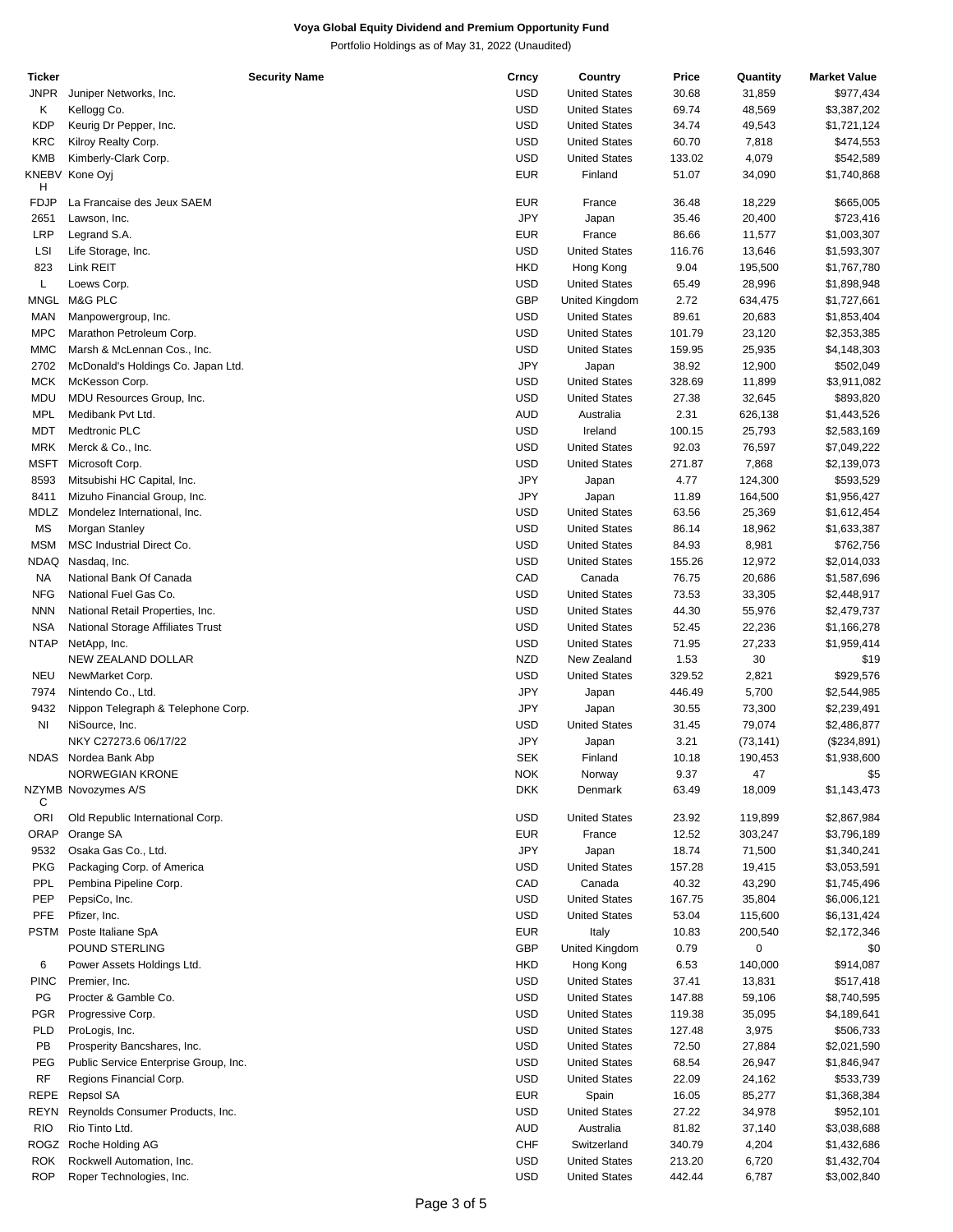| Ticker      | <b>Security Name</b>                    | Crncy      | Country              | Price  | Quantity    | <b>Market Value</b> |
|-------------|-----------------------------------------|------------|----------------------|--------|-------------|---------------------|
| RY          | Royal Bank of Canada                    | CAD        | Canada               | 104.49 | 24,086      | \$2,516,857         |
| R           | Ryder System, Inc.                      | <b>USD</b> | <b>United States</b> | 80.02  | 6,283       | \$502,766           |
| <b>SPGI</b> | S&P Global, Inc.                        | <b>USD</b> | <b>United States</b> | 349.48 | 6,444       | \$2,252,049         |
| SGEL        | Sage Group PLC/The                      | GBP        | United Kingdom       | 8.27   | 221,752     | \$1,834,712         |
| SBAC        | SBA Communications Corp.                | <b>USD</b> | <b>United States</b> | 336.61 | 5,097       | \$1,715,701         |
| G24D        | Scout24 SE                              | <b>EUR</b> | Germany              | 62.03  | 14,465      | \$897,226           |
| <b>SKP</b>  | <b>SEB SA</b>                           | <b>EUR</b> | France               | 106.70 | 4,309       | \$459,752           |
| 9735        | Secom Co., Ltd.                         | JPY        | Japan                | 65.85  | 39,400      | \$2,594,637         |
| 1928        | Sekisui House Ltd.                      | JPY        | Japan                | 17.77  | 96,700      | \$1,718,143         |
| SRE         |                                         | <b>USD</b> | <b>United States</b> | 163.86 | 12,677      | \$2,077,253         |
|             | Sempra Energy                           |            |                      |        |             |                     |
| SCI         | Service Corp. International             | <b>USD</b> | <b>United States</b> | 70.03  | 47,210      | \$3,306,116         |
| 9143        | SG Holdings Co. Ltd.                    | JPY        | Japan                | 18.03  | 37,200      | \$670,836           |
|             | SINGAPORE DOLLAR                        | SGD        | Singapore            | 1.37   | 257         | \$187               |
| <b>STE</b>  | Singapore Technologies Engineering Ltd. | SGD        | Singapore            | 3.00   | 189,800     | \$568,797           |
| 1308        | SITC International Holdings Co. Ltd.    | <b>HKD</b> | Hong Kong            | 3.78   | 195,000     | \$736,421           |
| 2331        | Sohgo Security Services Co., Ltd.       | <b>JPY</b> | Japan                | 27.60  | 14,700      | \$405,684           |
| SHL         | Sonic Healthcare Ltd.                   | AUD        | Australia            | 26.25  | 20,219      | \$530,689           |
| SON         | Sonoco Products Co.                     | <b>USD</b> | <b>United States</b> | 58.47  | 43,321      | \$2,532,979         |
| <b>SPK</b>  | Spark New Zealand Ltd.                  | <b>NZD</b> | New Zealand          | 3.16   | 181,042     | \$572,623           |
| 4005        | Sumitomo Chemical Co., Ltd.             | JPY        | Japan                | 4.13   | 157,200     | \$649,797           |
| 8316        | Sumitomo Mitsui Financial Group, Inc.   | JPY        | Japan                | 30.67  | 80,600      | \$2,471,963         |
| 8309        | Sumitomo Mitsui Trust Holdings, Inc.    | JPY        | Japan                | 30.25  | 85,000      | \$2,570,903         |
| SUI         | Sun Communities, Inc.                   | <b>USD</b> | <b>United States</b> | 164.13 | 5,524       | \$906,654           |
|             | <b>SWEDISH KRONA</b>                    | <b>SEK</b> | Sweden               | 9.77   | 0           | \$0                 |
|             | <b>SWISS FRANC</b>                      | <b>CHF</b> | Switzerland          | 0.96   | 5,317       | \$5,543             |
|             | <b>SCMNZ Swisscom AG</b>                | <b>CHF</b> | Switzerland          | 591.37 | 5,377       | \$3,179,820         |
| SY1D        | Symrise AG                              | <b>EUR</b> | Germany              | 110.50 | 15,774      | \$1,743,052         |
|             |                                         |            |                      |        |             |                     |
|             | TROW T. Rowe Price Group, Inc.          | <b>USD</b> | <b>United States</b> | 127.09 | 17,576      | \$2,233,734         |
| TGT         | Target Corp.                            | <b>USD</b> | <b>United States</b> | 161.88 | 21,861      | \$3,538,859         |
| <b>TLS</b>  | Telstra Corp., Ltd.                     | <b>AUD</b> | Australia            | 2.78   | 278,029     | \$772,864           |
| T           | TELUS Corp.                             | CAD        | Canada               | 25.02  | 114,487     | \$2,864,777         |
| TRNM        | Terna - Rete Elettrica Nazionale        | <b>EUR</b> | Italy                | 8.48   | 221,399     | \$1,876,711         |
| <b>TXN</b>  | Texas Instruments, Inc.                 | <b>USD</b> | <b>United States</b> | 176.76 | 27,619      | \$4,881,934         |
| <b>TMO</b>  | Thermo Fisher Scientific, Inc.          | <b>USD</b> | <b>United States</b> | 567.57 | 5,483       | \$3,111,986         |
| 8766        | Tokio Marine Holdings, Inc.             | JPY        | Japan                | 58.18  | 45,700      | \$2,658,973         |
| 9531        | Tokyo Gas Co., Ltd.                     | <b>JPY</b> | Japan                | 19.54  | 73,600      | \$1,437,899         |
| TW          | Tradeweb Markets, Inc.                  | <b>USD</b> | <b>United States</b> | 67.61  | 32,975      | \$2,229,440         |
| TCL         | Transurban Group - Stapled Security     | <b>AUD</b> | Australia            | 10.29  | 246,623     | \$2,536,630         |
| 3391        | Tsuruha Holdings, Inc.                  | JPY        | Japan                | 54.45  | 8,000       | \$435,588           |
|             | UKX C7461.82 06/17/22                   | <b>GBP</b> | United Kingdom       | 246.48 | (7, 120)    | (\$1,754,972)       |
| UMBF        | <b>UMB Financial Corp.</b>              | <b>USD</b> | <b>United States</b> | 92.35  | 12,086      | \$1,116,142         |
| <b>UPS</b>  | United Parcel Service, Inc. - Class B   | <b>USD</b> | <b>United States</b> | 182.25 | 12,154      | \$2,215,067         |
| UUL         | United Utilities Group PLC              | <b>GBP</b> | United Kingdom       | 13.33  | 65,801      | \$877,141           |
| <b>UNH</b>  | UnitedHealth Group, Inc.                | <b>USD</b> | <b>United States</b> | 496.78 | 2,801       | \$1,391,481         |
| <b>USB</b>  | US Bancorp                              | USD        | <b>United States</b> | 53.07  | 57,624      | \$3,058,106         |
| VRSK        | Verisk Analytics, Inc.                  | <b>USD</b> | <b>United States</b> | 174.92 | 13,634      | \$2,384,859         |
| VZ          | Verizon Communications, Inc.            | <b>USD</b> | <b>United States</b> | 51.29  | 120,743     | \$6,192,908         |
| VODL        | Vodafone Group PLC                      | <b>GBP</b> | United Kingdom       | 1.65   | 754,659     | \$1,242,486         |
|             |                                         |            |                      |        |             |                     |
| WAFD        | Washington Federal, Inc.                | USD        | <b>United States</b> | 32.45  | 28,815      | \$935,047           |
| <b>WCN</b>  | Waste Connections, Inc.                 | <b>USD</b> | Canada               | 127.54 | 23,940      | \$3,053,308         |
| <b>WEC</b>  | WEC Energy Group, Inc.                  | <b>USD</b> | <b>United States</b> | 105.07 | 17,366      | \$1,824,646         |
| <b>WFC</b>  | Wells Fargo & Co.                       | <b>USD</b> | <b>United States</b> | 45.77  | 9,854       | \$451,018           |
| WMB         | Williams Cos., Inc.                     | USD        | <b>United States</b> | 37.06  | 105,287     | \$3,901,936         |
| WKLA        | Wolters Kluwer NV                       | EUR        | Netherlands          | 98.67  | 25,870      | \$2,552,629         |
| <b>WPC</b>  | WP Carey, Inc.                          | <b>USD</b> | <b>United States</b> | 84.14  | 36,931      | \$3,107,374         |
|             | XLF US C36.53 06/03/2022                | <b>USD</b> | <b>United States</b> | 0.04   | (1,440,420) | (\$52,514)          |
|             | XLI C90.6400 2022-07-01                 | USD        | <b>United States</b> | 5.29   | (618, 453)  | (\$3,271,000)       |
|             | XLP C71.4100 2022-07-01                 | <b>USD</b> | <b>United States</b> | 3.72   | (683, 168)  | (\$2,538,967)       |
|             | XLV US C135.01 06/03/2022               | <b>USD</b> | <b>United States</b> | 0.10   | (143, 637)  | (\$14,489)          |
| ZTS         | Zoetis, Inc.                            | <b>USD</b> | <b>United States</b> | 170.93 | 11,648      | \$1,990,993         |
|             | ZURNZ Zurich Insurance Group AG         | CHF        | Switzerland          | 457.97 | 9,204       | \$4,215,198         |
|             |                                         |            |                      |        |             |                     |